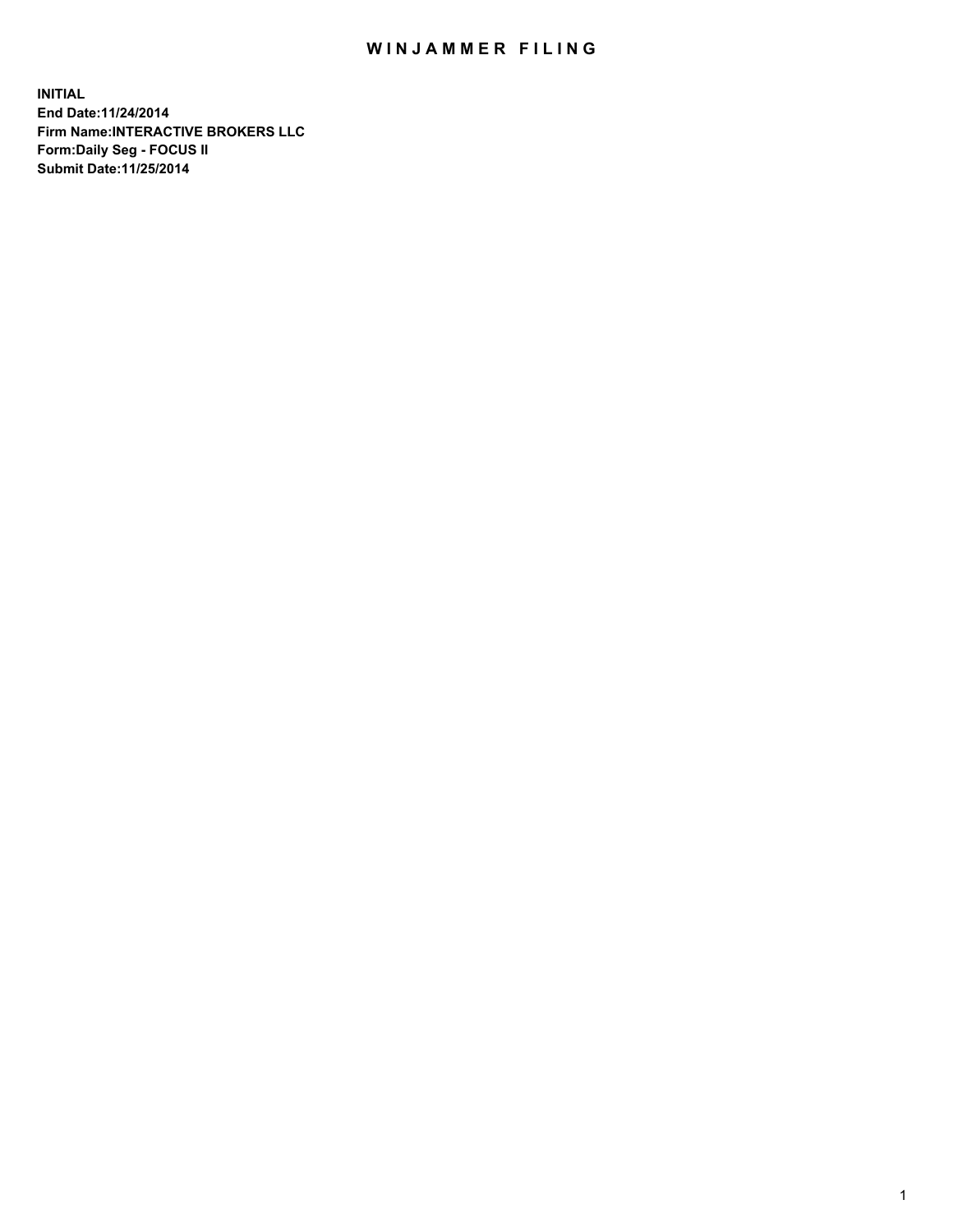## **INITIAL End Date:11/24/2014 Firm Name:INTERACTIVE BROKERS LLC Form:Daily Seg - FOCUS II Submit Date:11/25/2014 Daily Segregation - Cover Page**

| Name of Company<br><b>Contact Name</b><br><b>Contact Phone Number</b><br><b>Contact Email Address</b>                                                                                                                                                                                                                          | <b>INTERACTIVE BROKERS LLC</b><br><b>Michael Ellman</b><br>203-422-8926<br>mellman@interactivebrokers.co<br>$m$ |
|--------------------------------------------------------------------------------------------------------------------------------------------------------------------------------------------------------------------------------------------------------------------------------------------------------------------------------|-----------------------------------------------------------------------------------------------------------------|
| FCM's Customer Segregated Funds Residual Interest Target (choose one):<br>a. Minimum dollar amount: ; or<br>b. Minimum percentage of customer segregated funds required:% ; or                                                                                                                                                 | $\overline{\mathbf{0}}$<br>0                                                                                    |
| c. Dollar amount range between: and; or<br>d. Percentage range of customer segregated funds required between:% and%.                                                                                                                                                                                                           | 155,000,000 245,000,000<br>0 <sub>0</sub>                                                                       |
| FCM's Customer Secured Amount Funds Residual Interest Target (choose one):<br>a. Minimum dollar amount: ; or<br>b. Minimum percentage of customer secured funds required:% ; or<br>c. Dollar amount range between: and; or<br>d. Percentage range of customer secured funds required between:% and%.                           | $\overline{\mathbf{0}}$<br>0<br>80,000,000 120,000,000<br>0 <sub>0</sub>                                        |
| FCM's Cleared Swaps Customer Collateral Residual Interest Target (choose one):<br>a. Minimum dollar amount: ; or<br>b. Minimum percentage of cleared swaps customer collateral required:% ; or<br>c. Dollar amount range between: and; or<br>d. Percentage range of cleared swaps customer collateral required between:% and%. | $\overline{\mathbf{0}}$<br>$\overline{\mathbf{0}}$<br>0 <sub>0</sub><br>0 <sub>0</sub>                          |
| Current ANC:on<br><b>Broker Dealer Minimum</b><br>Debit/Deficit - CustomersCurrent AmountGross Amount                                                                                                                                                                                                                          | 2,631,782,920 24-NOV-2014<br>395,987,967                                                                        |
| Domestic Debit/Deficit<br>Foreign Debit/Deficit<br>Debit/Deficit - Non CustomersCurrent AmountGross Amount                                                                                                                                                                                                                     | 4,277,372<br><u>5,108,6180</u>                                                                                  |
| Domestic Debit/Deficit<br>Foreign Debit/Deficit<br>Proprietary Profit/Loss                                                                                                                                                                                                                                                     | 0 <sub>0</sub><br>0 <sub>0</sub>                                                                                |
| Domestic Profit/Loss<br>Foreign Profit/Loss<br>Proprietary Open Trade Equity                                                                                                                                                                                                                                                   | $\overline{\mathbf{0}}$<br>$\underline{\mathbf{0}}$                                                             |
| Domestic OTE<br>Foreign OTE<br><b>SPAN</b>                                                                                                                                                                                                                                                                                     | <u>0</u><br><u>0</u>                                                                                            |
| <b>Customer SPAN Calculation</b><br>Non-Customer SPAN Calcualation<br>Proprietary Capital Charges<br>Minimum Dollar Amount Requirement                                                                                                                                                                                         | 1,118,987,923<br>32,768,894<br><u>0</u><br>20,000,000 [7465]                                                    |
| Other NFA Dollar Amount Requirement                                                                                                                                                                                                                                                                                            | 21,662,041 [7475]                                                                                               |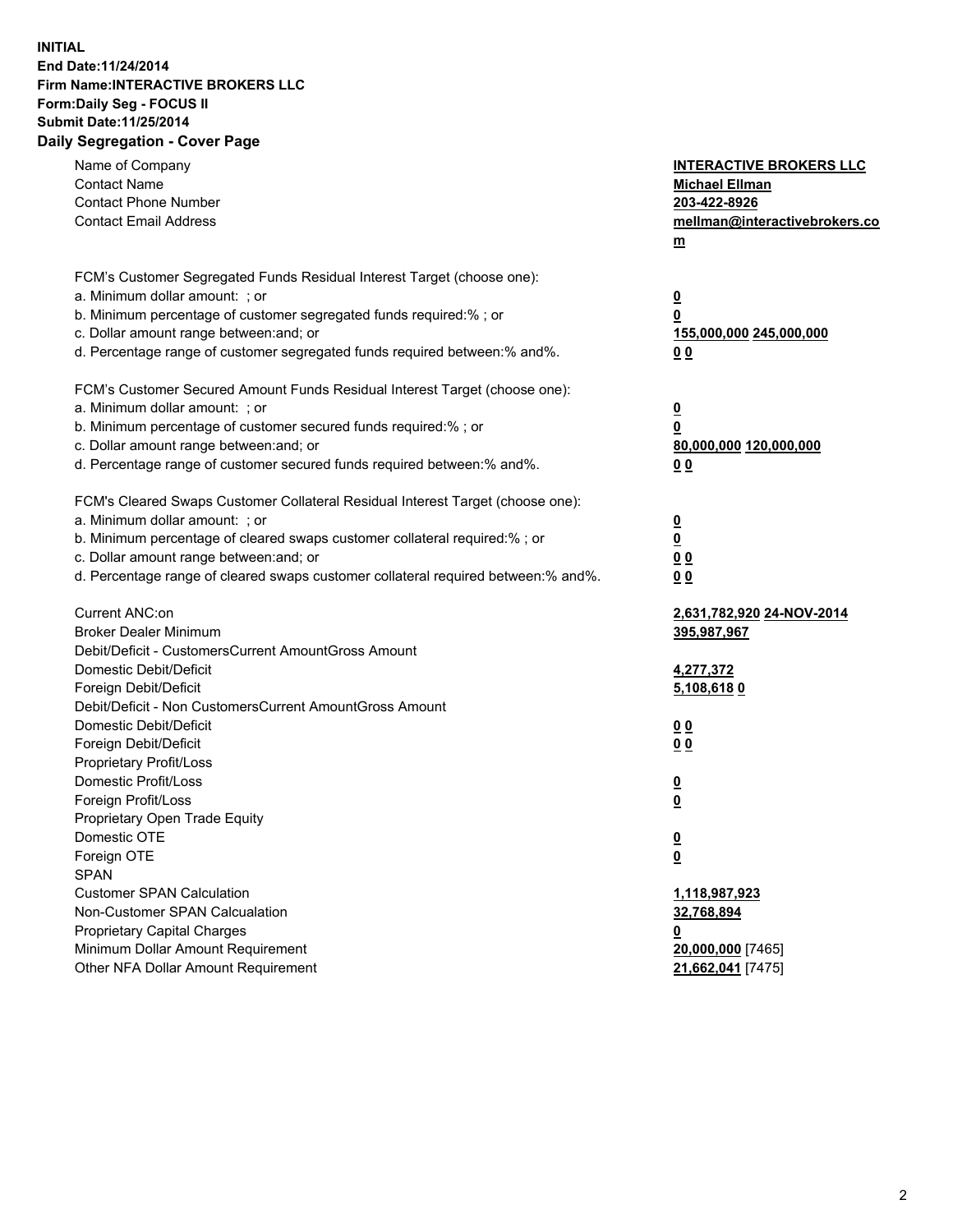## **INITIAL End Date:11/24/2014 Firm Name:INTERACTIVE BROKERS LLC Form:Daily Seg - FOCUS II Submit Date:11/25/2014 Daily Segregation - Secured Amounts**

| Foreign Futures and Foreign Options Secured Amounts                                         |                                  |
|---------------------------------------------------------------------------------------------|----------------------------------|
| Amount required to be set aside pursuant to law, rule or regulation of a foreign            | $0$ [7305]                       |
| government or a rule of a self-regulatory organization authorized thereunder                |                                  |
| Net ledger balance - Foreign Futures and Foreign Option Trading - All Customers             |                                  |
| A. Cash                                                                                     | 316,075,623 [7315]               |
| B. Securities (at market)                                                                   | $0$ [7317]                       |
| Net unrealized profit (loss) in open futures contracts traded on a foreign board of trade   | 8,823,046 [7325]                 |
| Exchange traded options                                                                     |                                  |
| a. Market value of open option contracts purchased on a foreign board of trade              | 326,119 [7335]                   |
| b. Market value of open contracts granted (sold) on a foreign board of trade                | -442,429 [7337]                  |
| Net equity (deficit) (add lines 1.2. and 3.)                                                | 324,782,359 [7345]               |
| Account liquidating to a deficit and account with a debit balances - gross amount           | 5,108,618 [7351]                 |
| Less: amount offset by customer owned securities                                            | 0 [7352] 5,108,618 [7354]        |
| Amount required to be set aside as the secured amount - Net Liquidating Equity              | 329,890,977 [7355]               |
| Method (add lines 4 and 5)                                                                  |                                  |
| Greater of amount required to be set aside pursuant to foreign jurisdiction (above) or line | 329,890,977 [7360]               |
| 6.                                                                                          |                                  |
| FUNDS DEPOSITED IN SEPARATE REGULATION 30.7 ACCOUNTS                                        |                                  |
| Cash in banks                                                                               |                                  |
| A. Banks located in the United States                                                       | 340,524,306 [7500]               |
| B. Other banks qualified under Regulation 30.7                                              | 0 [7520] 340,524,306 [7530]      |
| Securities                                                                                  |                                  |
| A. In safekeeping with banks located in the United States                                   | $0$ [7540]                       |
| B. In safekeeping with other banks qualified under Regulation 30.7                          | 0 [7560] 0 [7570]                |
| Equities with registered futures commission merchants                                       |                                  |
| A. Cash                                                                                     | $0$ [7580]                       |
| <b>B.</b> Securities                                                                        | $0$ [7590]                       |
| C. Unrealized gain (loss) on open futures contracts                                         | $0$ [7600]                       |
| D. Value of long option contracts                                                           | $0$ [7610]                       |
| E. Value of short option contracts                                                          | 0 [7615] 0 [7620]                |
| Amounts held by clearing organizations of foreign boards of trade                           |                                  |
| A. Cash                                                                                     | $0$ [7640]                       |
| <b>B.</b> Securities                                                                        | $0$ [7650]                       |
| C. Amount due to (from) clearing organization - daily variation                             | $0$ [7660]                       |
| D. Value of long option contracts                                                           | $0$ [7670]                       |
| E. Value of short option contracts                                                          | 0 [7675] 0 [7680]                |
| Amounts held by members of foreign boards of trade                                          |                                  |
| A. Cash                                                                                     | 88,090,311 [7700]                |
| <b>B.</b> Securities                                                                        | $0$ [7710]                       |
| C. Unrealized gain (loss) on open futures contracts                                         | 9,437,033 [7720]                 |
| D. Value of long option contracts                                                           | 324,052 [7730]                   |
| E. Value of short option contracts                                                          | 442,434 [7735] 97,408,962 [7740] |
| Amounts with other depositories designated by a foreign board of trade                      | $0$ [7760]                       |
| Segregated funds on hand                                                                    | $0$ [7765]                       |
| Total funds in separate section 30.7 accounts                                               | 437,933,268 [7770]               |
| Excess (deficiency) Set Aside for Secured Amount (subtract line 7 Secured Statement         | 108,042,291 [7380]               |
| Page 1 from Line 8)                                                                         |                                  |
| Management Target Amount for Excess funds in separate section 30.7 accounts                 | 80,000,000 [7780]                |
| Excess (deficiency) funds in separate 30.7 accounts over (under) Management Target          | 28,042,291 [7785]                |
|                                                                                             |                                  |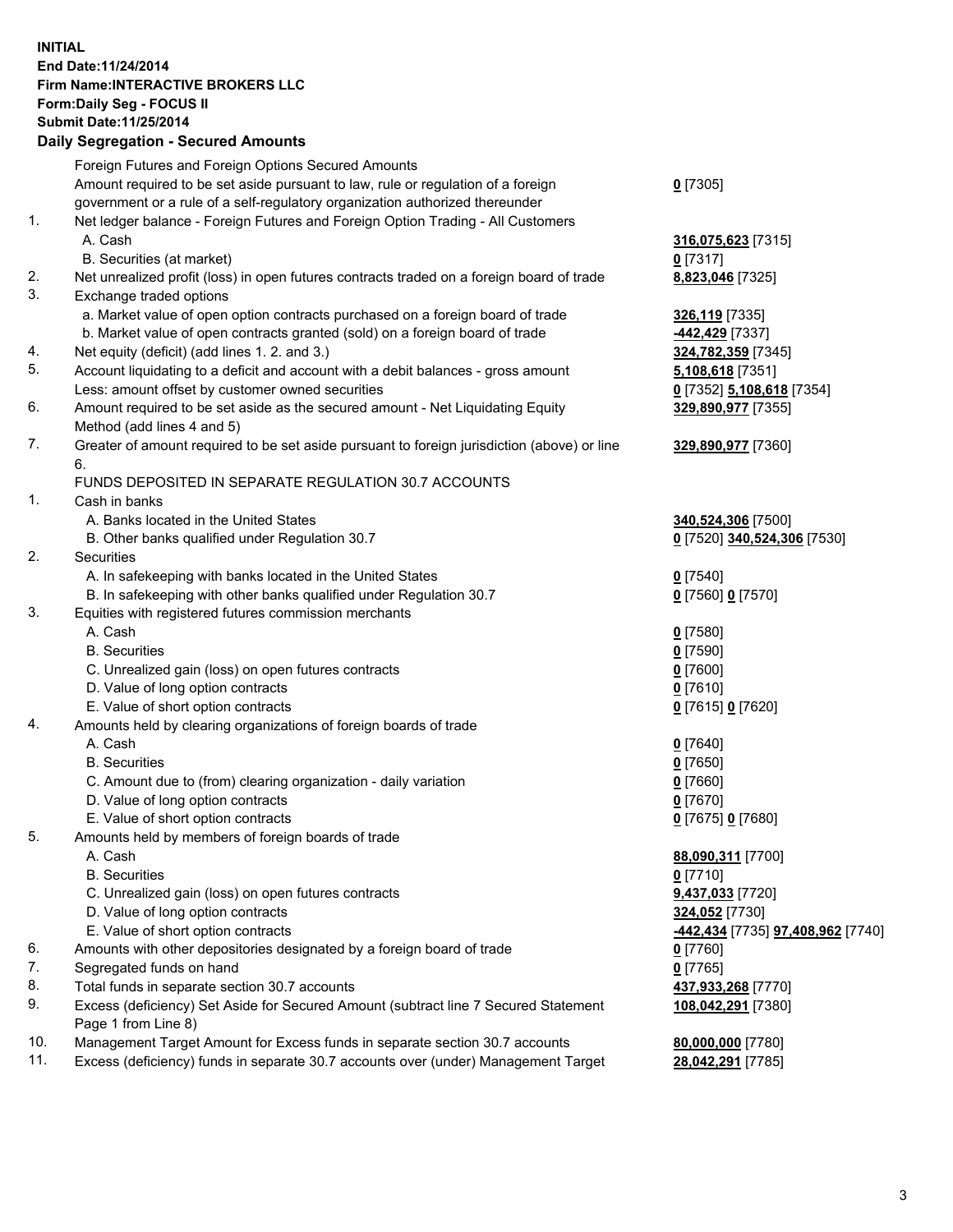**INITIAL End Date:11/24/2014 Firm Name:INTERACTIVE BROKERS LLC Form:Daily Seg - FOCUS II Submit Date:11/25/2014 Daily Segregation - Segregation Statement** SEGREGATION REQUIREMENTS(Section 4d(2) of the CEAct) 1. Net ledger balance A. Cash **2,381,153,718** [7010] B. Securities (at market) **0** [7020] 2. Net unrealized profit (loss) in open futures contracts traded on a contract market **-34,342,582** [7030] 3. Exchange traded options A. Add market value of open option contracts purchased on a contract market **129,714,383** [7032] B. Deduct market value of open option contracts granted (sold) on a contract market **-169,815,776** [7033] 4. Net equity (deficit) (add lines 1, 2 and 3) **2,306,709,743** [7040] 5. Accounts liquidating to a deficit and accounts with debit balances - gross amount **4,277,372** [7045] Less: amount offset by customer securities **0** [7047] **4,277,372** [7050] 6. Amount required to be segregated (add lines 4 and 5) **2,310,987,115** [7060] FUNDS IN SEGREGATED ACCOUNTS 7. Deposited in segregated funds bank accounts A. Cash **405,735,993** [7070] B. Securities representing investments of customers' funds (at market) **1,189,257,540** [7080] C. Securities held for particular customers or option customers in lieu of cash (at market) **0** [7090] 8. Margins on deposit with derivatives clearing organizations of contract markets A. Cash **13,550,976** [7100] B. Securities representing investments of customers' funds (at market) **81,532,051** [7110] C. Securities held for particular customers or option customers in lieu of cash (at market) **0** [7120] 9. Net settlement from (to) derivatives clearing organizations of contract markets **410,263** [7130] 10. Exchange traded options A. Value of open long option contracts **806,151** [7132] B. Value of open short option contracts **-6,706,675** [7133] 11. Net equities with other FCMs A. Net liquidating equity **-22,704,319** [7140] B. Securities representing investments of customers' funds (at market) **869,989,108** [7160] C. Securities held for particular customers or option customers in lieu of cash (at market) **0** [7170] 12. Segregated funds on hand **0** [7150] 13. Total amount in segregation (add lines 7 through 12) **2,531,871,088** [7180] 14. Excess (deficiency) funds in segregation (subtract line 6 from line 13) **220,883,973** [7190] 15. Management Target Amount for Excess funds in segregation **155,000,000** [7194]

16. Excess (deficiency) funds in segregation over (under) Management Target Amount Excess

**65,883,973** [7198]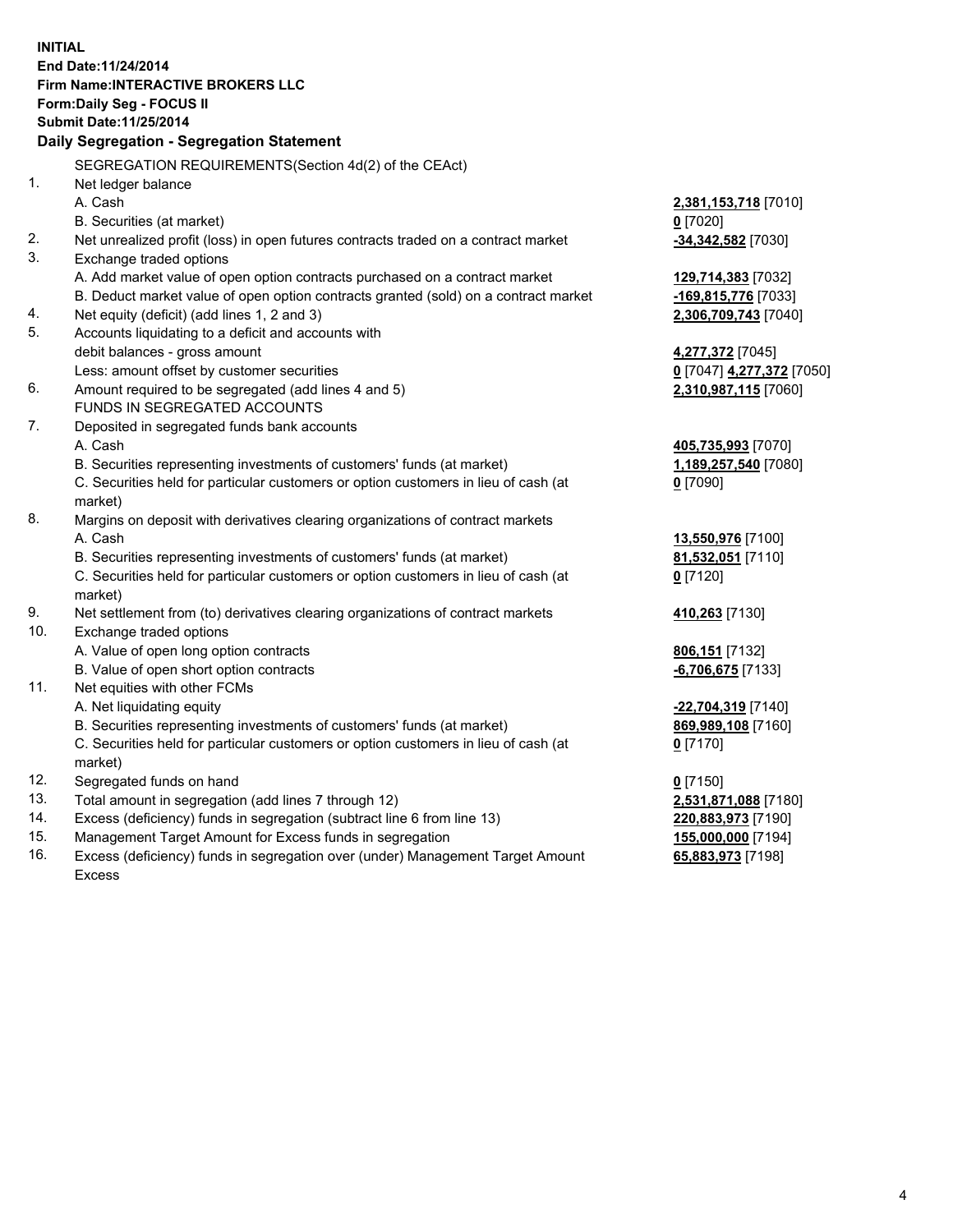## **INITIAL End Date:11/24/2014 Firm Name:INTERACTIVE BROKERS LLC Form:Daily Seg - FOCUS II Submit Date:11/25/2014 Daily Segregation - Supplemental**

| $\blacksquare$ | Total gross margin deficiencies - Segregated Funds Origin                              | 77,634 [9100]  |
|----------------|----------------------------------------------------------------------------------------|----------------|
| $\blacksquare$ | Total gross margin deficiencies - Secured Funds Origin                                 | 183,009 [9101] |
| $\blacksquare$ | Total gross margin deficiencies - Cleared Swaps Customer Collateral Funds Origin       | $0$ [9102]     |
| $\blacksquare$ | Total gross margin deficiencies - Noncustomer and Proprietary Accounts Origin          | 0 [9103]       |
| $\blacksquare$ | Total number of accounts contributing to total gross margin deficiencies - Segregated  | 7 [9104]       |
|                | <b>Funds Origin</b>                                                                    |                |
| $\blacksquare$ | Total number of accounts contributing to total gross margin deficiencies - Secured     | 4 [9105]       |
|                | <b>Funds Origin</b>                                                                    |                |
| $\blacksquare$ | Total number of accounts contributing to the total gross margin deficiencies - Cleared | $0$ [9106]     |
|                | Swaps Customer Collateral Funds Origin                                                 |                |
| $\blacksquare$ | Total number of accounts contributing to the total gross margin deficiencies -         | $0$ [9107]     |
|                | Noncustomer and Proprietary Accounts Origin                                            |                |
| $\blacksquare$ | Upload a copy of the firm's daily margin report the FCM uses to issue margin calls     |                |
|                | which corresponds with the reporting date.                                             |                |

11.24.2014 Commodity Margin Deficiency Report.xls